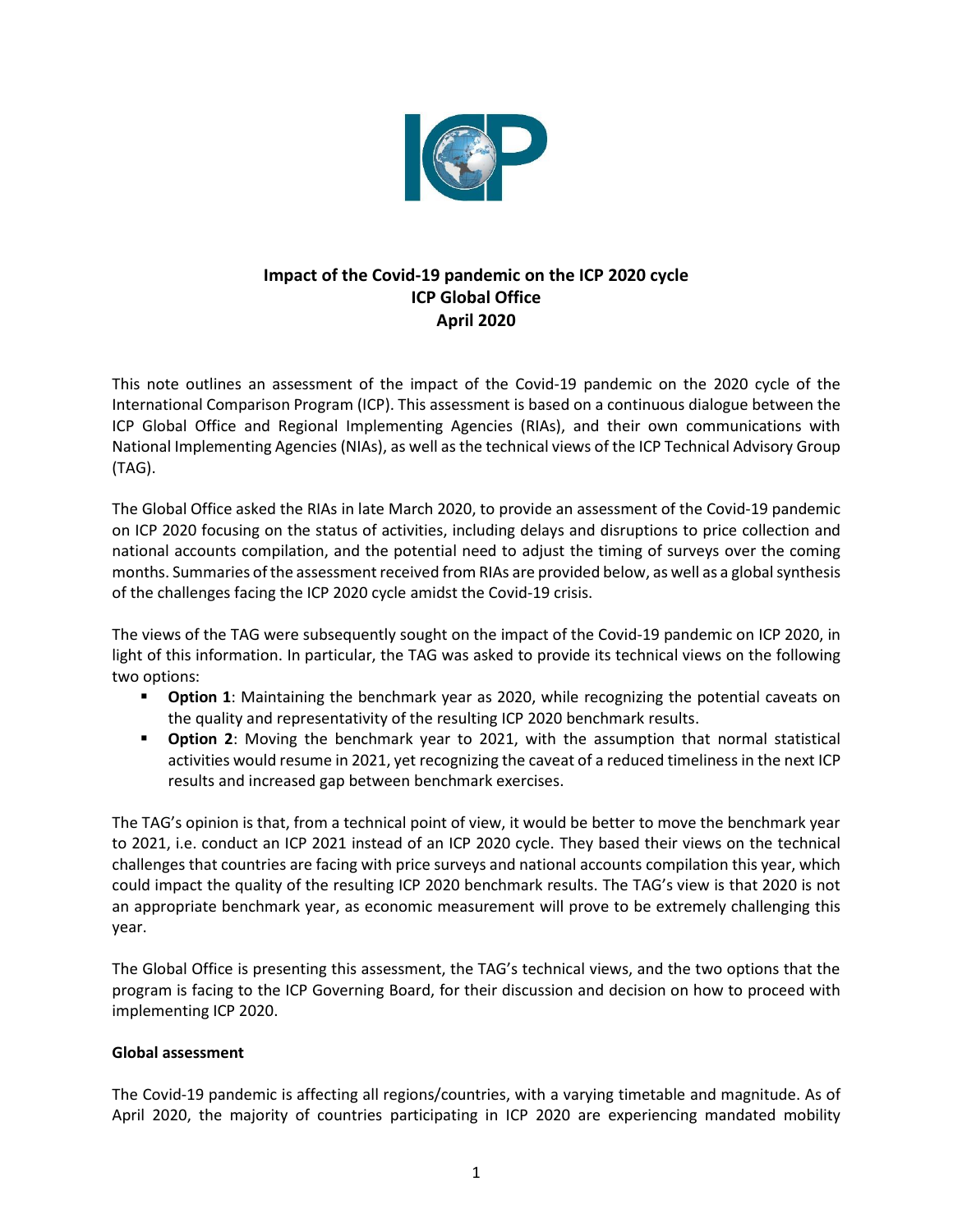restrictions and lockdowns. While some limited data collection has already taken place during the first quarter of the year, the numerous ICP surveys scheduled in the first half of the year, and potentially those scheduled for the second half, are impacted.

On price data, many traditional retail outlets are closed or are restricted in what they are able to sell, while field data collectors for both consumer price indexes (CPI) and the ICP household consumption surveys are limited in their movements. This is impacting the ability to locate a representative sample of items across outlets and locations and record representative prices during this period. Some countries mainly high-income countries - are able to collect prices via non-field methods, such as relying on scanner data or web scraping. The remaining surveys are also affected, with some suppliers of investment goods closed for business, and rental surveys not proceeding as planned.

The rapid changes in supply and demand of goods and services over recent weeks have also led to price fluctuations for a wide range of goods and services, such as personal care goods, food and beverages, travel services, and restaurants and hotels. Hence, price variations within 2020, as well as between 2020 and the previous ICP 2017 benchmark year, are expected to be greater than within and between previous ICP benchmark years.

Many countries consider the CPI a statistical priority and, where ICP activities are closely integrated with CPI activities, countries are optimistic for an on-going ICP data collection. Nevertheless, both the CPI and ICP data collection will be impacted by the issues outlined above. Some countries are considering the possibility of collecting ICP data from mid-2020 to mid-2021. However, the use of CPI indices to retropolate ICP data collected in 2021 back to 2020 will face shortcomings.

On expenditure data, national accounts expenditure structures are also expected to change in 2020. Delays in statistical surveys during the pandemic will affect how quickly and consistently national accounts can reflect changes in expenditure structures in 2020. Countries cannot rely on expenditure structures from previous years to estimate the detailed expenditure data needed for the ICP 2020, as the expenditures structure for 2020 could deviate significantly from previous years.

The ICP governance and management processes will also be impacted this year, as they rely on frequent interaction between stakeholders, the dissemination of complex methodology to practitioners, and the collective validation of data collected by participating countries. These processes will need to adapt to new modalities in 2020. The governance processes have in the past relied on frequent physical meetings of the governance bodies, and this can be replaced by virtual communication methods. The provision of technical assistance to countries and the collective validation of datasets will be more challenging, as regions are postponing and cancelling various regional workshops and technical assistance missions this year. While RIAs can take advantage of technology to communicate with NIAs, this will be limited by the internet connectivity of NIA staff working from home.

If the ICP was to maintain its benchmark year as 2020 (Option 1), the use of the resulting ICP 2020 results will depend on the confidence users have in the quality of the data. The dataset arising from 2020 field activities will face potential quality and representativity challenges, and the use of results will be subject to these limitations. However, the PPPs and resulting real size of world economies, albeit imperfect, may provide us with a unique opportunity to understand the impact of the pandemic on the global economy and on people's lives, and provide a baseline from which to measure the global recovery in subsequent years.

If the ICP was to move its benchmark year to 2021 (Option 2), it would be under the assumption that 2021 would prove to be a more representative or typical benchmark year than 2020 and that normal statistical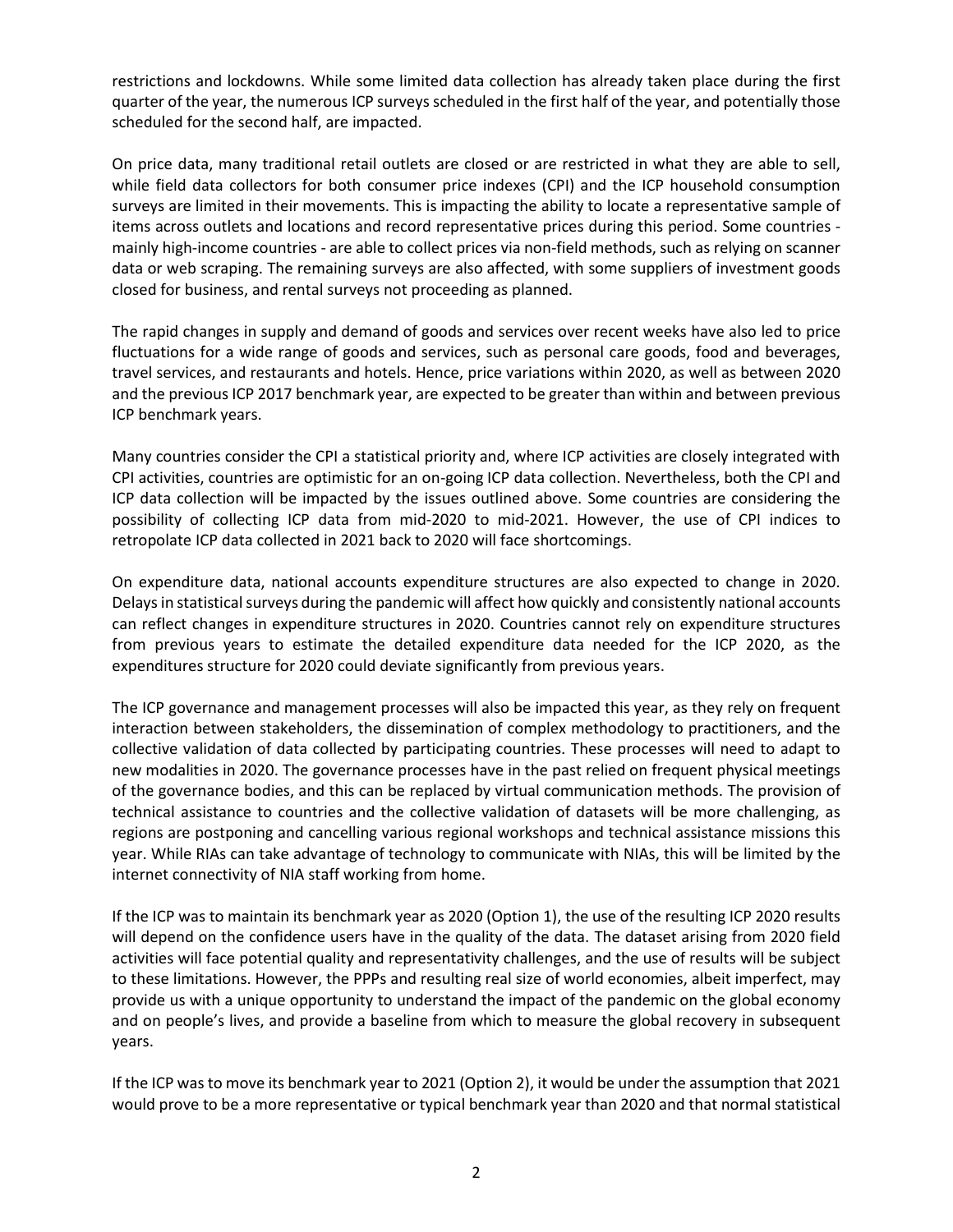activities would have resumed by then. An ICP 2021 benchmark exercise would not provide much insights on the change in the real size of world economies during the Covid-19 pandemic. Moreover, the timeliness of the next ICP results will be impacted and the gap between benchmark exercises will increase from 3 to 4 years.

#### **Regional assessments**

### **1- Africa - African Development Bank (AfDB)**

Most countries are affected by Covid-19 with outlets temporarily closed across the region, and many survey activities postponed. CPI data for all 54 countries are available for January and February 2020. A number of countries are predicting that CPI data need to be imputed, at least partially, for April and May. ICP 2020 activities, originally due to start in May 2020, are likely to be delayed. If data were to be collected at a later period, such as from August 2020 onwards, these prices could be used to compute annual averages for 2020. The Machinery and Equipment and Construction and Civil Engineering surveys are anticipated to begin in September and October 2020.

### **2- Asia and Pacific - Asian Development Bank (ADB)**

Since the original outbreak in the region and the subsequent global spread of Covid-19, the 20 countries responding to an ADB survey reported data collection activities being impacted at different times. ICP household consumption surveys in China and India and six other countries have not yet started. Surveys in 12 countries began in Q1 2020, and data were collected for common CPI-ICP items in two additional countries. CPI data collection continues as normal in just four countries. ICP household consumption and CPI surveys in most countries are now limited to non-field data collection where possible, or suspended with uncertainty remaining about the duration of inactivity. The regional workshops planned for the Machinery and Equipment and Construction and Civil Engineering price surveys and the Housing Rental survey have been postponed. These surveys were scheduled for Q2 and Q3 2020 but will be impacted by restrictions and closures. Just two countries anticipate completing the Housing Rental survey by mid-June.

# **3- Commonwealth of Independent States (CIS) - The Interstate Statistical Committee of the Commonwealth of Independent States (CIS-STAT)**

In March 2020 there were no intra-country restrictions in the region and no delay to statistical activities. No serious risk to ICP 2020 data collection in the region was anticipated, as these are well integrated with CPI activities, which are a priority for the region. The list of household consumption items has been approved by countries and annual average prices are expected in March 2021. CIS-STAT is planning to verify Q1 2020 prices in mid-2020. CIS-STAT noted that data collected for ICP 2020 would provide a useful dataset for researchers wishing to analyze economies during the pandemic period, despite potential issues with the quality and reliability of results required by a typical ICP cycle.

# **4- Latin America and Caribbean - United Nations Economic Commission for Latin America and the Caribbean (UN-ECLAC)**

All 20 countries responding to a survey by UN-ECLAC declared themselves to be in a health emergency situation with statistical surveys impacted. A lack of staff or staff reassignment to other work priorities, mobility restrictions, and outlet closures since mid-March had severely dampened both CPI and ICP price collection activities in Q2 2020. The CPI surveys will remain the ongoing priority for countries, with price collection of additional items for the ICP 2020 cycle likely to be the most adversely affected. Food prices for the ICP household consumption surveys were collected in some countries in 2019, with price collection for food items for the remaining countries scheduled for 2020. Technology items were collected in Q1 2020 and are expected to resume in Q3 2020. While non-household consumption surveys are scheduled to take place over the rest of the year, some countries are anticipating delays due competing priorities. All regional workshops and technical assistance meetings are currently postponed. UN-ECLAC is